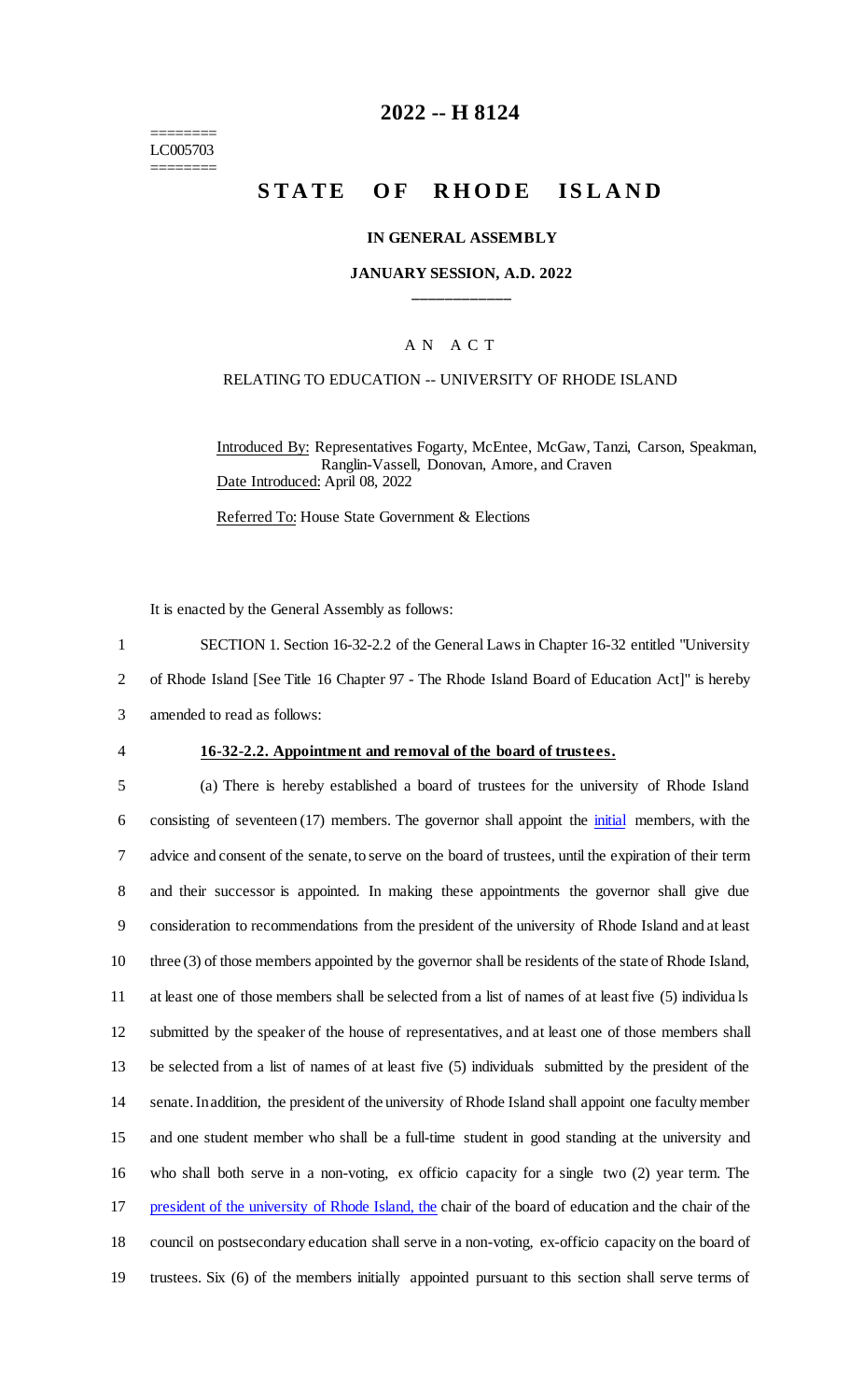three (3) years; seven (7) members initially appointed pursuant to this section shall serve terms of two (2) years, including the member appointed from the list submitted by the speaker of the house of representatives and the member appointed from the list submitted by the president of the senate; and, four (4) members initially appointed pursuant to this section shall serve terms of one year. 5 Thirteen (13) A majority of voting members of the board shall constitute a quorum and the vote of a majority of those present and voting shall be required for action.

7 (b) After the initial terms of appointment have expired, the governor shall appoint nine (9) 8 seventeen (17) members with the advice and consent of the senate to serve as members of the board 9 of trustees with three (3) members appointed for a term of three (3) years; with three (3) members 10 appointed for a term of two (2) years, including the member appointed from the list submitted by 11 the speaker of the house of representatives and the member appointed from the list submitted by 12 the president of the senate; and with three  $(3)$  members appointed for a term of one year and shall 13 be eligible to be reappointed to a term of two (2) years. In making these appointments the governor 14 shall give due consideration to recommendations from the president of the university and the chair 15 of the board of trustees of the university of Rhode Island and at least three (3) of those members 16 appointed by the governor shall be residents of the state of Rhode Island, at least one of those 17 members shall be selected from a list of names of at least five (5) individuals submitted by the 18 speaker of the house of representatives, and at least one of those members shall be selected from a 19 list of names of at least five (5) individuals submitted by the president of the senate. The remaining 20 eight (8) voting members shall be self-perpetuating members appointed by the board pursuant to 21 rules adopted by the board regarding the nomination and appointment of members and shall serve 22 terms as defined by the board pursuant to the adopted rules and be eligible for reappointment. In 23 making these appointments the board shall give due consideration to recommendations from the 24 president of the university of Rhode Island. All members shall be appointed for a term of three (3) 25 years and shall be eligible for reappointment. In addition, the president of the university of Rhode 26 Island shall appoint one faculty member and one student member who shall be a full-time student 27 in good standing at the university and who shall both serve in a non-voting, ex officio capacity. 28 The faculty member shall serve for a single two (2) year term. The student member shall serve for 29 up to two (2) one-year terms. The president of the university of Rhode Island, the chair of the board 30 of education and the chair of the council on postsecondary education shall serve in a non-voting, 31 ex officio capacity of the board of trustees.

32 (c) A majority of the board shall elect the chair of the board from among the seventeen (17) 33 voting board members pursuant to rules and regulations adopted by the board establishing the 34 procedure for electing a chair.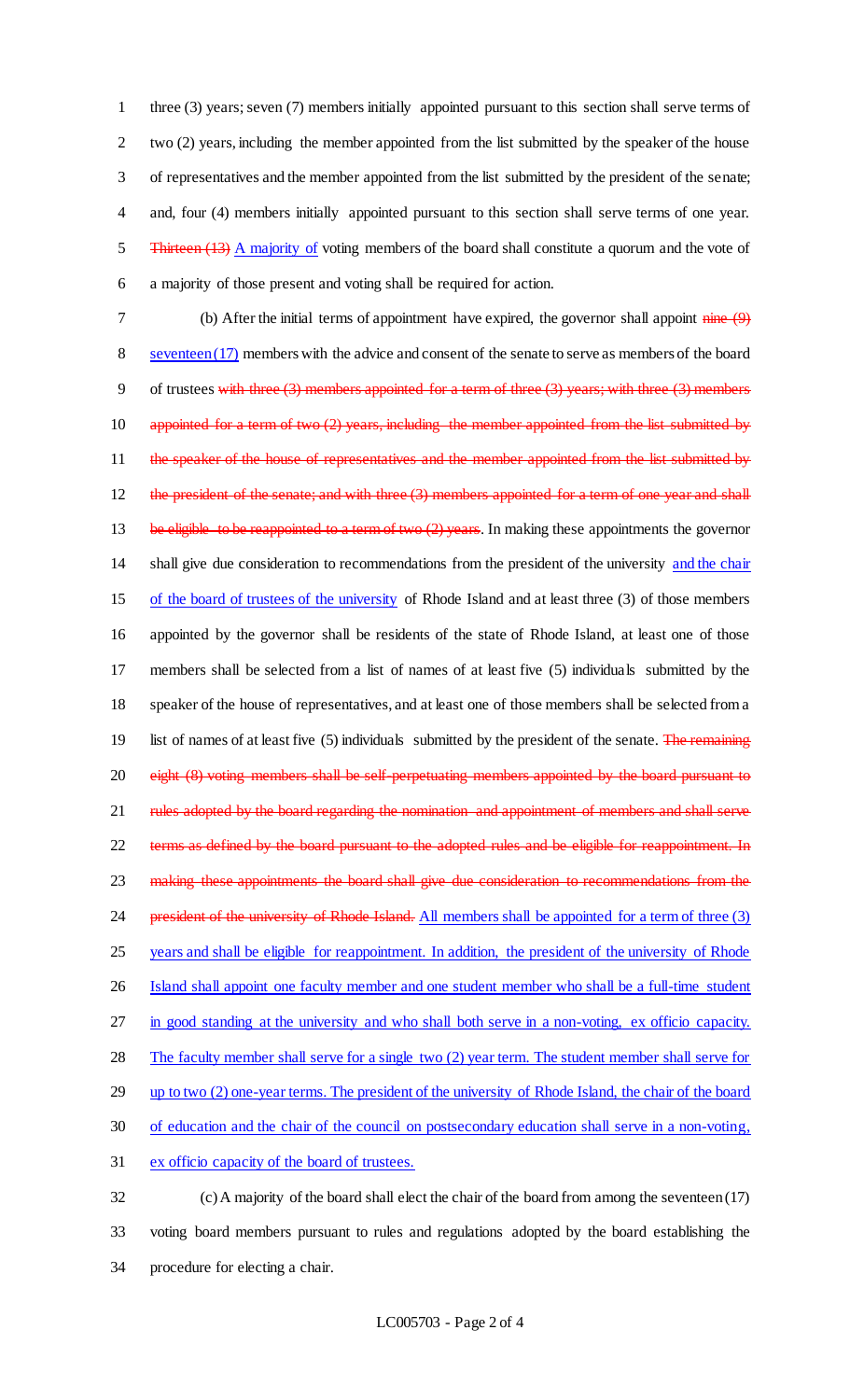1 (d) Public members Members of the board shall be removable by the appointing authority of the member governor for cause only (including, but not limited to, for repeated failure to attend meetings), and removal solely for partisan or personal reasons unrelated to capacity or fitness for 4 the office shall be unlawful. In making decisions to remove a member, the governor shall give due consideration to recommendations from the chair of the board of trustees of the university of Rhode Island. No removal shall be made for any cause except after ten (10) days' notice in writing of specific charges, with opportunity for the member to be present in person and with counsel at a public hearing before the appointing authority, to introduce witnesses and documentary evidence in his or her own defense, and to confront and cross-examine adversary witnesses; and appeal shall lie to the superior court from the governor's determination.

11 SECTION 2. This act shall take effect upon passage.

#### ======== LC005703 ========